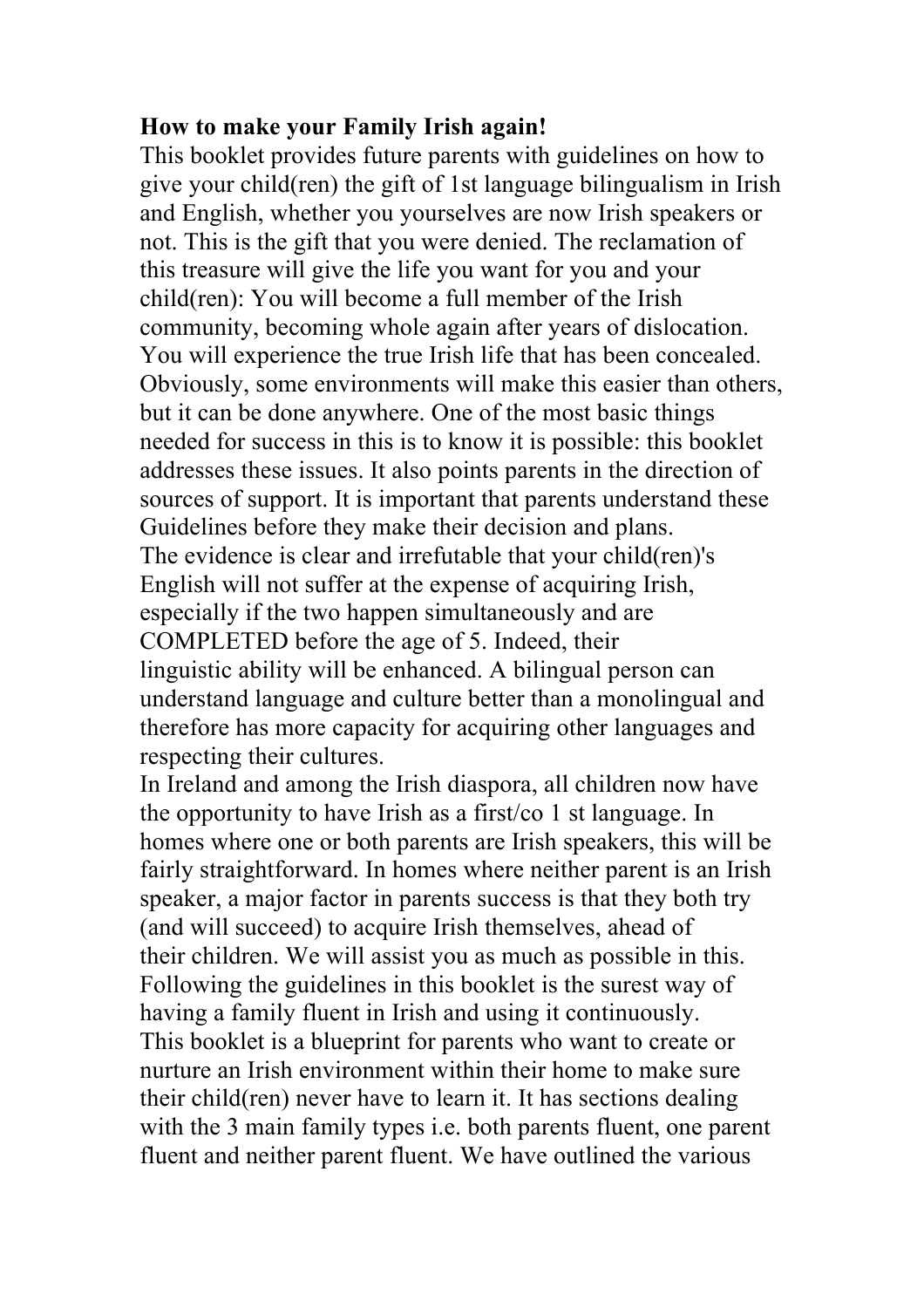stages and situations parents and their children will encounter on their journey towards full Irish fluency. You and your family only need to do this once - and it's permanent.

If you want your family to have Irish, following the Guidelines in this booklet will make that happen.

1. Ideally pre-birth: Information; all covered and developing on this site – Why Irish? How? (Methods), History, Present, Future (Omn).

2. Ideally pre-birth: decision for yourself and the next generation of your family – ie you give them the gift and the choice.

3. Ideally pre-birth: parents begin/continue Irish acquisition using www.omn.ie.

4. Ideally pre-birth: parents use these Guidelines to agree a 'Family Language Plan'.

5. Birth.

6. Family language management.

7. Your child is full first-language bilingual.

8. Spreads to community and beyond.

This is a holistic, simultaneous process. If you, as potential and expectant parents have decided that you wish your child(ren) to be 1st language (native) bilingual, you should plan for language use, both in the home and outside. The ideal thing to do is to begin your acquisition of spoken Irish as soon as possible, so you have a head start on your child. You can use this site www.omn.ie/and our activity sessions to do this.

The objective is to ensure that your child acquires Irish naturally and effortlessly, as a full 1st/co-1st language, through listening, understanding, recognising words and phrases, then gradually moving on to fluent conversation. The pace at which your child acquires Irish will depend on the amount and quality of the language input (s)he gets: the more contact hours and the higher the quality of this input, the better. The more often you and your child(ren) use the language, the better and stronger your fluency will become and the more advantaged you will be in your personal lives and as full Irish citizens. The language and its culture must cross the generations if it is to be a first language. **Parent language courses.** The ideal way to acquire Irish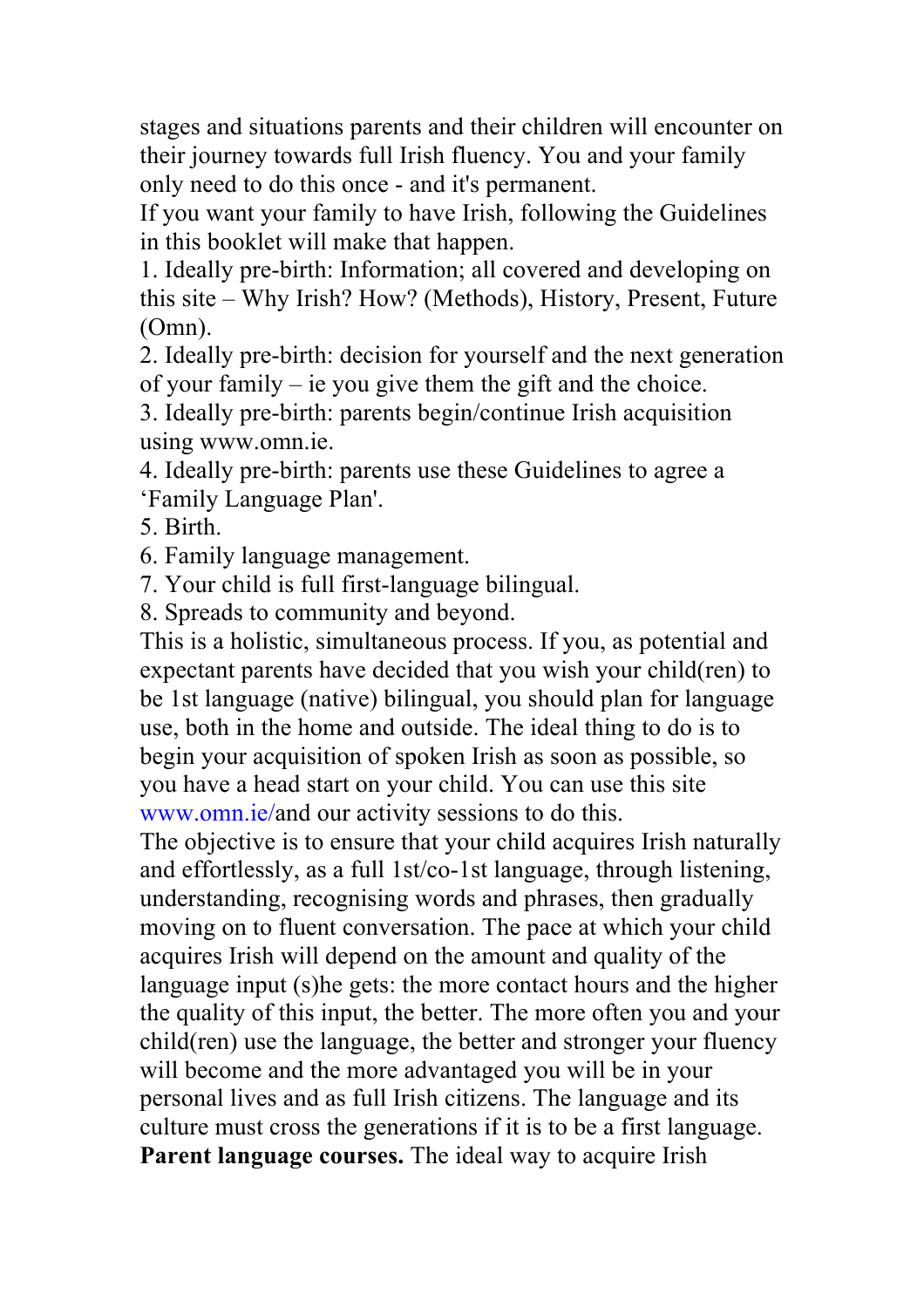yourself is to use our free online course. This uses the ultimate language acquisition method – a synthesis and progression from all the best current methods, summarised in three words: Hear/Understand>Speak: you hear and understand simultaneously, then you speak when you're ready. It is based on a range of day-to-day activities and is specifically designed with the home and a young family at its heart. Once the core language has been acquired, parents can start with topics they feel are most relevant to their own situation and interests. Once you achieve fluency, you can move on to reading and writing, which is time enough until your child starts school, though use of this site will give you reading skills effortlessly anyway.

Our 'Resources' page outlines some of the vast amount of help and support available and will help you to pile in the input, both for yourself and your child(ren). It has Irish stories, games, posters, songs and nursery rhymes, videos, CDs, DVDs etc. for you to absorb, use and pass on to your child(ren). These will be added to regularly to help your understanding and fluency as well as your child(ren)'s. We will help you to create stimulating Irish centred activities within your home and guide you in contacting helpers in your community (see section below). **You, as parents, will acquire Irish ahead of, but alongside your children**, if you are not already Irish speakers, so visit our site often. This will be no labour – our material will let you experience what you've been missing.

**Language use, bonding and development.** Parents should start using Irish with each other as soon as possible. It is never too early, as a baby acquires language sounds before birth. Language bonding consists of developing social interaction and communication which feels natural, comfortable, loving and familiar. Irish bonding between a parent and child only happens when that parent uses Irish with their child(ren) at all times, preferably from the child's birth. This Irish bonding is fragile, though and needs a consistent positive and enthusiastic attitude. Your child(ren) will be influenced by the way you treat the language. For example, if you have a superficial or uncommitted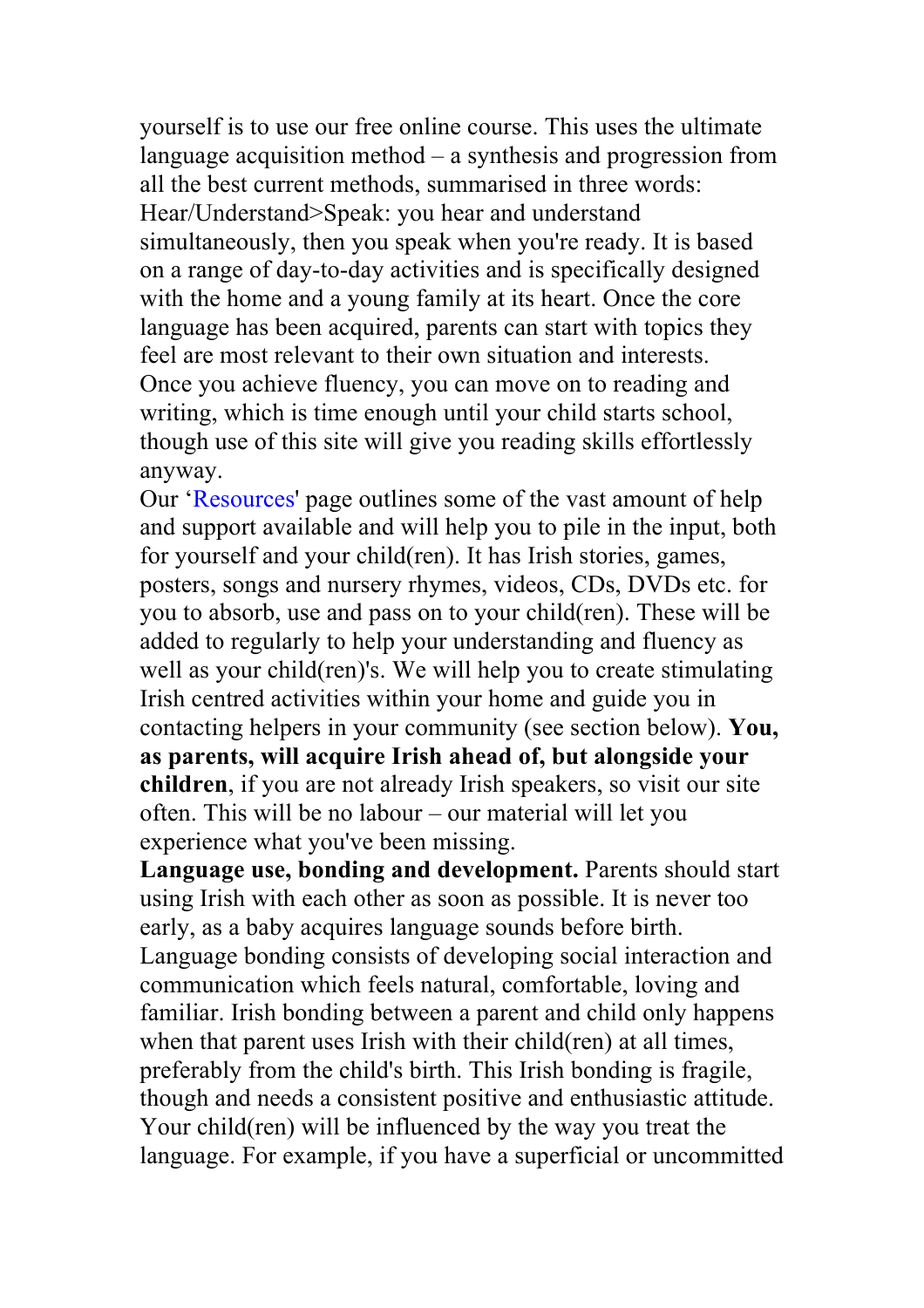attitude towards Irish, using it only as and when it takes your fancy, your child(ren) will treat it in the same dismissive way. You are the most influential people in your child's life: the fact that you commit yourselves to giving your child(ren) this gift will create strong and permanent language, family, and emotional bonds. You can be confident from the outset that your child(ren) will get perfect English from others without any effort on your part. Whether you, as parents are fluent now or not, you should make an effort to acquire, improve and maintain as much Irish as possible as a support to your child(ren). This is a long term commitment, requiring patience, consistency, flexibility, sensitivity, humour and good will, **but is so precious to be worth it all and only needs to be done once**. Up to now, this has been made seem like hard work and a waste of time. The more you experience your true culture, however, the more you will realise this was a carefully created illusion.

A framework of language use should be agreed and consistently adhered to, so your child(ren) will feel secure and confident. With some imagination, planning, and use of our facilities, you can create and develop Irish-centred activities and pastimes for your child(ren), making it as enjoyable and varied as possible. You and your family only need to do this once.

# **DIFFERENT FAMILY SITUATIONS.**

# **1. Homes where both parents are Irish speakers.**

This is obviously the ideal and easiest home situation. Both parents should always use Irish with the child(ren), everywhere you go and especially in the presence of non Irish speakers . If one parent is very fluent, while the other is less so, it can be very helpful for the less fluent Irish speaker, for (s)he will be living in an environment where Irish is dominant and will soon catch up. This is not such a big issue as is made out: the rising tide lifts all boats!

### **2. Homes where one parent is an Irish speaker.**

In a family where one parent is an Irish speaker and the other is not, the aim is to have the non Irish speaker fluent as quickly as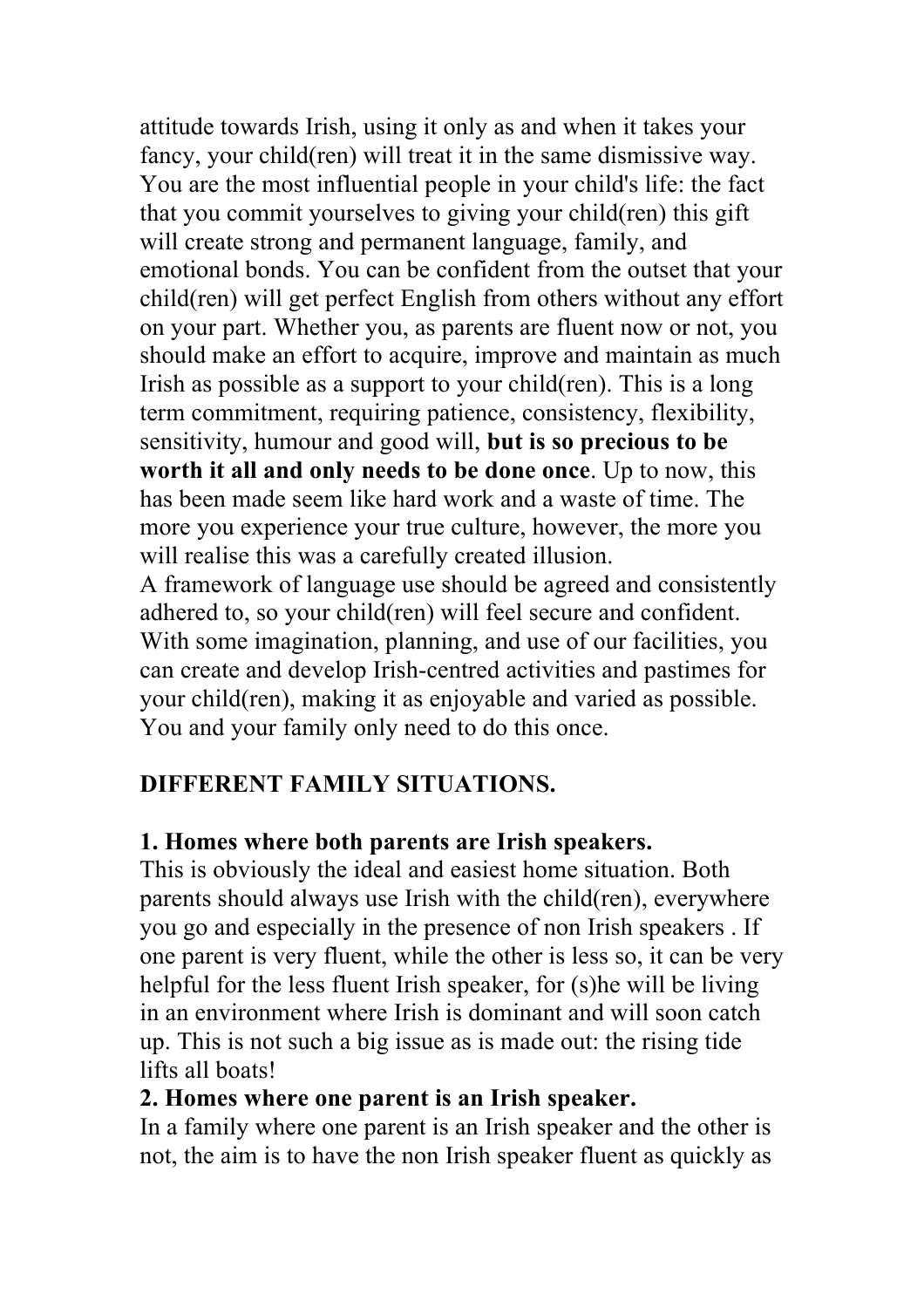possible. The non Irish-speaking parent should attempt to speak Irish as much as possible, **acquiring the language alongside, but ahead of the child(ren) in the home**, where you will pick up those important everyday words and phrases. This gives the child(ren) supportive company during the acquisition process and the non fluent parent has an opportunity to get high quality fluency. Parents should be consistent and aware of speaking only Irish in front of their child(ren). It is best to use Irish all the time. Prior agreement will be needed in the case where one parent uses Irish, while the other is reluctant to speak the language. This can make Irish contentious in the child(ren)'s eyes and should be avoided.

Parents of type 2 and 3 families may well continue to use English at other times. This is not a problem and 'internal domains', both of place and time can be agreed: e.g. begin by 'declaring' the child(ren)'s bedroom an Irish-speaking area, then extend this naturally to the kitchen, etc. as your child(ren) grow and expand their range and your own fluency develops (eg, as you cover each theme on our video course). This 'Room by Room, or 'enlarging domestic domain' concept expands and reinforces the language's use for your child(ren) and between you, the parents and others. It also allows less than fluent parents a 'buffer': one Irish area/room is declared first, leaving the rest of the house effectively an 'other languages area' (LTE). (See 'Our Methods')

Arrangements should be made so that your child(ren) hear enough Irish each day. Parents can agree an informal schedule, so the fluent parent is able to spend a reasonable amount of time with the child(ren) to maintain the language bonding. The time spent together using Irish should be regular and substantial. Consistent Irish bedtime stories, reading, songs, etc. using our 'Resources' will help this.

#### **3. Homes where neither parent is an Irish speaker.**

In families where neither parent is an Irish speaker, the aim is to have at least one parent (preferably both!) fluent as quickly as possible. Use the videos on www.omn.ie and our activity sessions to bring Irish into your daily home routine. Acquiring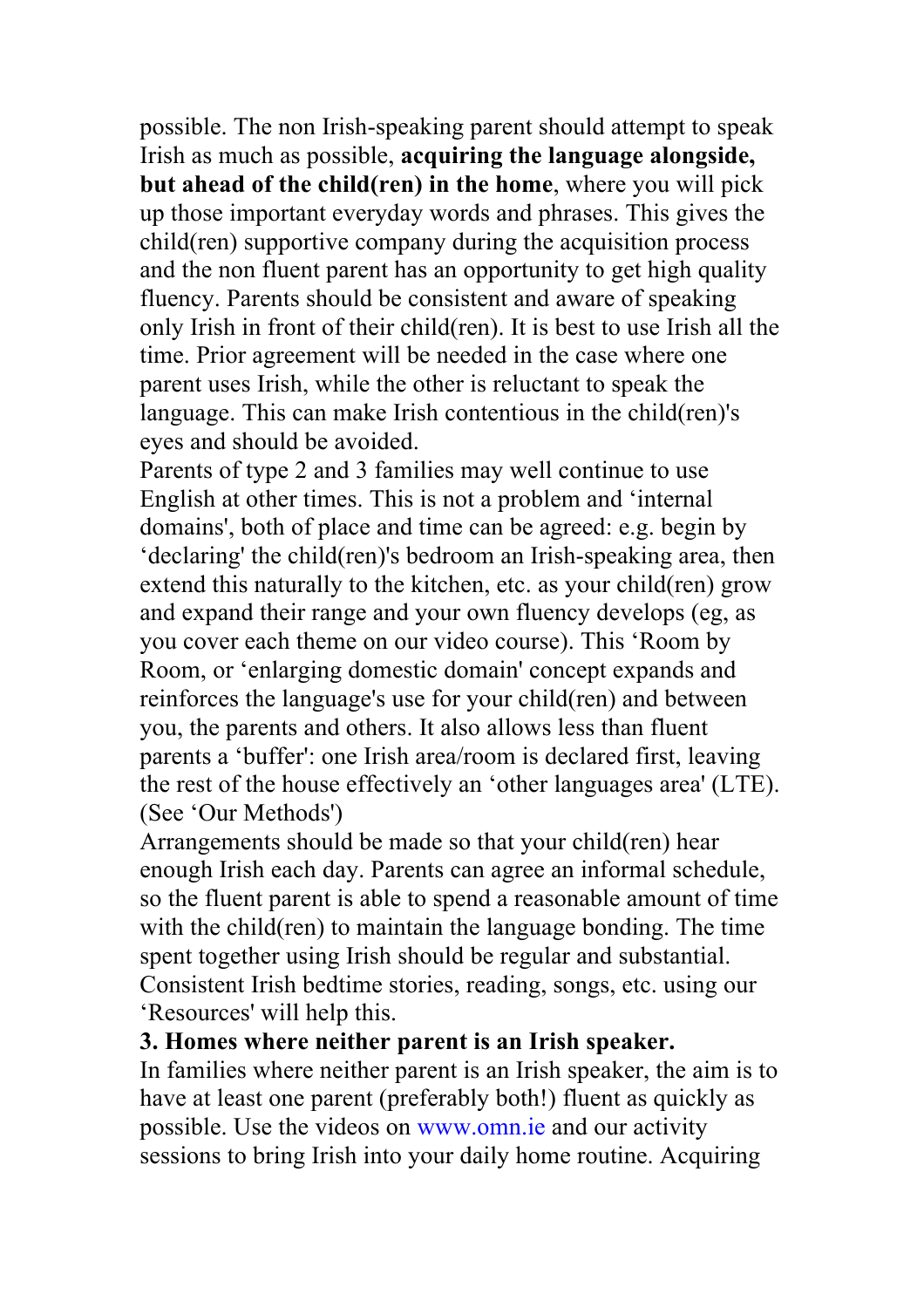the language together will open up a whole new world – to yourselves, as well as to your child(ren). Our parent/child videos cover many topics, including the language of affection, songs and lullabies, play in and around the home, feeding, crying, washing, changing, health issues, food preparation, clothes, etc. There are numerous other topics which parents can add to this list and these will be given to you by the best native speakers. This is the soul of our language and its culture.

**We also run a special language acquisition course for parents with young children.** As parents, you can do a great many things to help your Irish fluency, finding your own unique ways of deepening and strengthening your Irish. Everyone grows together and it all gets easier as more pieces go into the jigsaw. Use your Irish as much as you can – especially within earshot of your child(ren). For example, when doing ordinary household chores, such as washing dishes, cooking, changing beds, cleaning, etc., also when visiting or when friends call. This will set Irish in an everyday context. It is no good to talk in English about using Irish – we lead by example. When you make this decision, it should be acted on. Children will sense any tokenism!

**Making your home an Irish-speaking area, room by room.** Your Irish-speaking home can start in your child(ren)'s bedroom and gradually extend to the kitchen and to the rest of the house, to neighbours, to the community to which you belong, etc. The best place to acquire a language is in the home – it is where we all acquired our first language! In the home, language acquisition is made much easier, compared to the often very formal surroundings of a classroom where writing and grammar wrongly precede spoken language acquisition.

Parents who are fortunate enough to have the resources (i.e. model speaker(s)) can hold Irish sessions in their own and others' homes. The point of holding such sessions on a regular basis is so that Irish can be heard and used in a familiar, everyday setting.

**Finding and getting help and support from Irish-speaking Role-Models in your community.**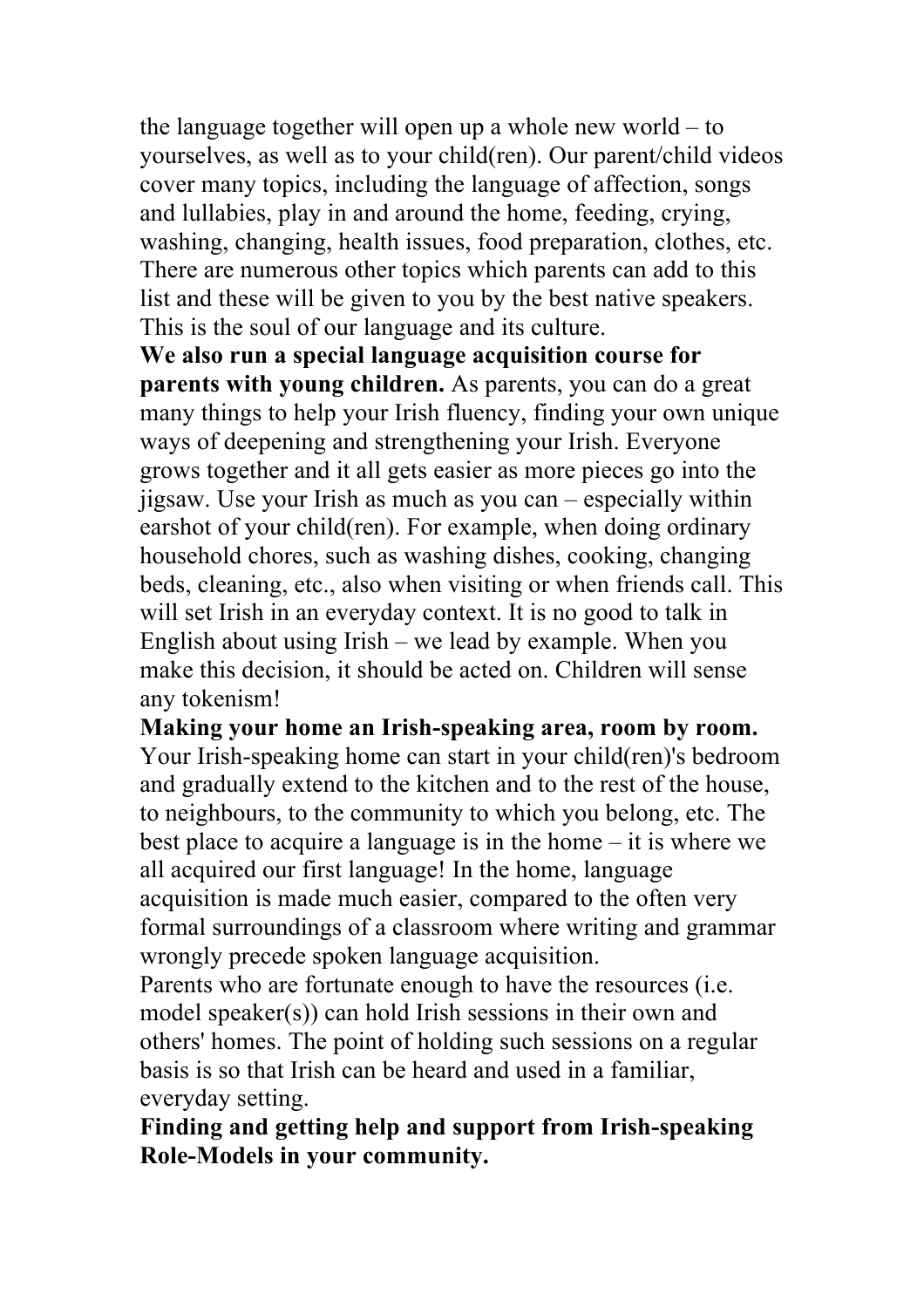This is the most effective way to back up your commitment. The ideal would be to encourage high standard 1 st language (native) Irish speaker(s) to 'adopt' your child(ren), visiting regularly, acting as language role-models who your child(ren) will imitate perfectly: the higher their standard and commitment, the better the end result will be. Children who get the language this way (i.e. using high standard models from birth) will develop a rich accent and full 1st language (native) competence without any problems. We will be pleased to help parents locate fluent Irish speakers and supporters who will help and guide them, speeding their progress. There are support mechanisms, information and guidance available on this site. You are not alone. Not only can language be transmitted between parents and child, the process can also occur with grandparents, relatives, neighbours, friends, etc. You should inform people around you – especially other parents – about what you and your family are doing and why. The Irish speakers in your community can help, backing up your children's Irish language routine and giving them an opportunity to mix with more fluent Irish speakers and hear the language used casually and naturally. (See next section.) Invite Irish speaking friends to your home and ask them to converse in Irish with your child(ren). Arrange babysitting, visits, etc. in fully Irish speaking homes: this should all be done voluntarily, as is all genuine community cooperation. Parents can bring Irish into the home in a variety of ways. Be pro-active. Take your child(ren) to places where Irish is spoken naturally. Check out what is available in your own community. No matter where in the world you live, you will be surprised how many people have Irish. Where you are fortunate enough to have relations, friends and neighbours, work colleagues, doctors, nurses, health visitors, library staff, etc. who are Irish speakers, encourage them to use their Irish with both you and your child(ren) on every possible occasion. The more people you use the Irish with, the better. If you use Irish with your child(ren) all the time, they will see that the language can be used naturally in a wide variety of places. Your group of supporters will get bigger as time goes by. By contacting and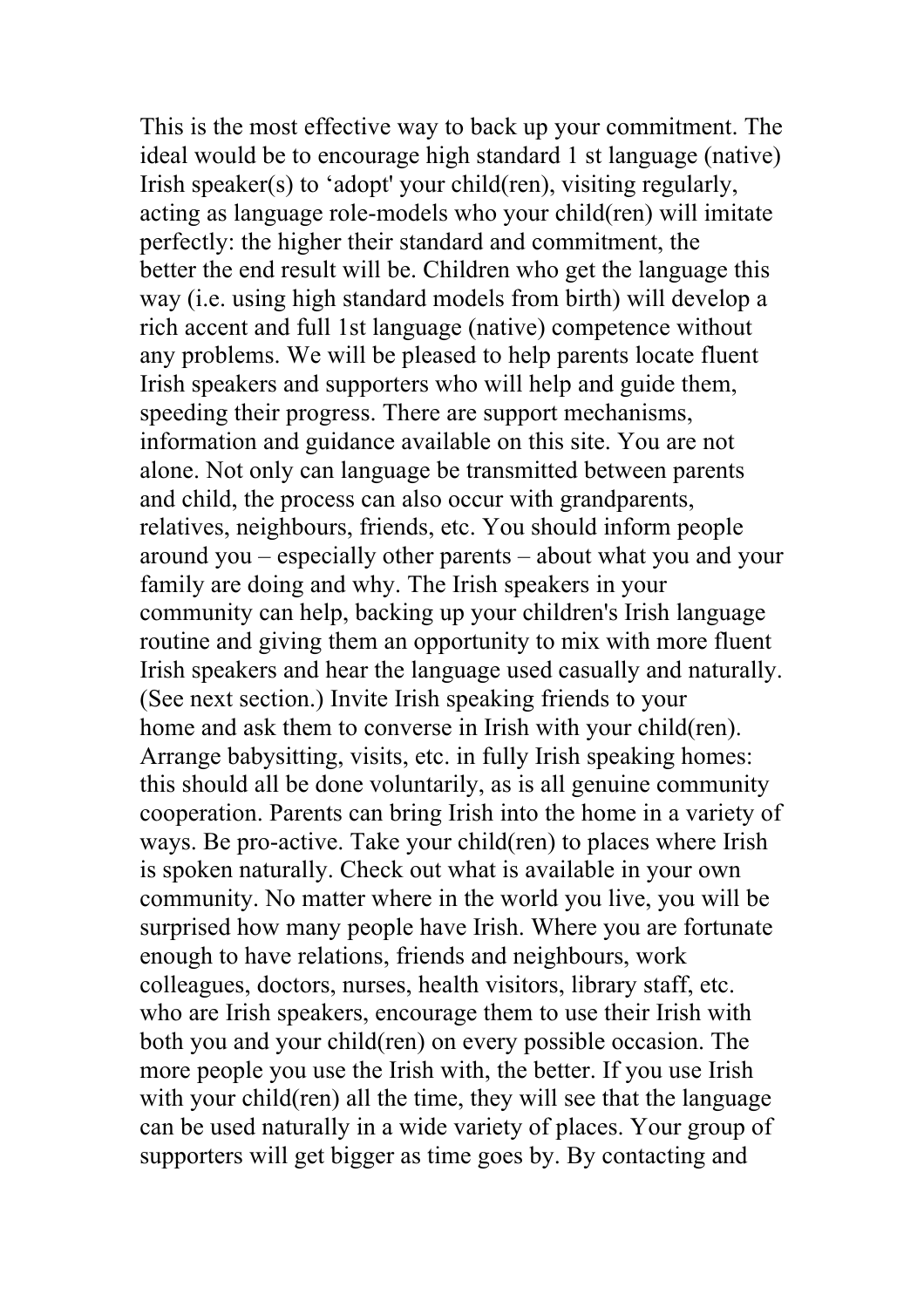bringing together these local Irish speakers, you will be joining/creating an Irish-speaking community (see 'Community' section in 'Our methods') which will make it easy for you and your child(ren) to meet and socialise with other Irish-speakers. Before involving any of the people mentioned in this section, it is worth considering their attitudes and finding out how supportive they would be of what you are doing. **Avoid as much as possible those who are negative or actively against your plan, for obvious reasons. They will oppose you, denying your right to choose**. You should satisfy yourselves as to whether people you meet speak Irish and how well and if they are willing to use Irish with your child(ren) all the time. Anything less will undermine rather than help what you are doing. This will tell you whether they can help or just support. When approaching non-Irish-speakers, the following guidelines should help. Tell them that you have decided to bring up your child(ren) to be Irish speaking, which will mean that as much as possible Irish will be spoken, everywhere and at all times. Let them know what it will be like in your company from now on, so they do not feel surprised or excluded. Explain to the child and to your friends that you will both continue to speak Irish to each other while the friends or visitors are present. Do this as early as possible so as no one will feel alienated or ill at ease. This explanation will do much to help avoid confused language exchanges between English and Irish. Ask for their patience and understanding, further explaining that you and them can use English, but when you speak with your child(ren) it will always be in Irish. Seek the contact's help in this: fluent speakers and non speakers can both help, though not in the same way of course. If this is done with tact, sensitivity and consideration, they will almost certainly respond in a very positive way. **And if they are negative, do it anyway!** Explaining things to people will establish the range of where and when Irish is spoken in mixed-language situations. There will then be no need to start conversing in English on the occasion of an outing or visitors calling due to a dislike of appearing rude by excluding a visitor from the conversation. It is not rude as long as it has been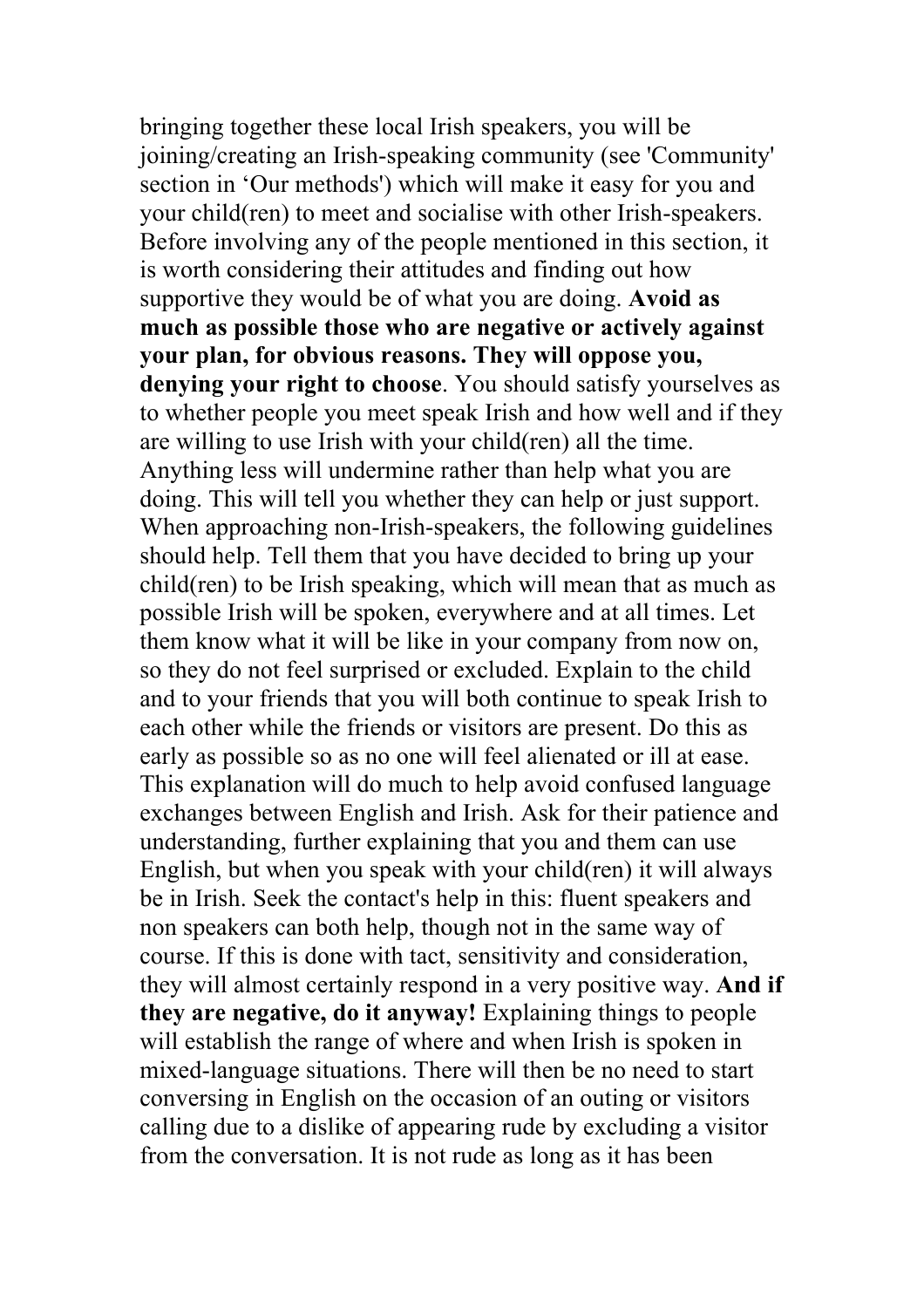discussed first. You, as parents, should ALWAYS use Irish with your children , so as not to limit its use or seem to be ashamed of it. The results will be as effective as the sincerity and commitment of your actions make them. It is important to remember that if you, as parents do not maintain the "Irish only" rule in the company of non Irish speakers, your child will come to believe that you are ashamed of using the language in public. **Once Irish is seen in such a negative light by the child, it will be very hard to change this perception.** When out in public, therefore, make sure you are not self conscious about speaking Irish. This is more likely to come from you than your child(ren) – they will only pick up your attitude, be that positive or negative, so parents should develop an active and committed Irish awareness. This means giving serious thought, planning and action to applying Irish to every conceivable situation. Novice speaker parents will often find that fluent speakers are surprised at being asked to speak with their child in Irish. This is because many fluent speakers, especially older ones, find it difficult to believe that a child can be more fluent in Irish than their parents. **It is also difficult for some to realize that at an early age, a child does not understand ANY language.** It is only by their input that this will change and **this can happen in two or more languages without any problems.**

Parents will need to be conscious of language usage in the following and other situations: at home with non Irish speaking visitors, staying with friends and family, meeting friends and neighbours, on the street, shopping, visiting doctors, dentists, going on outings, trips, holidays, etc. Prior planning and agreements will ensure all goes well. Consider holidays in areas where Irish is likely to be spoken or holidaying with families who speak Irish. You should find out what level they actually do speak Irish and how much they use the language and ensure Irish is the only language used in the child(ren)'s presence, as described above. If you have older children, you should explain things to them as soon as possible. This inclusion will most likely add to their motivation by avoiding them feeling pressured and resentful of joining in with something in which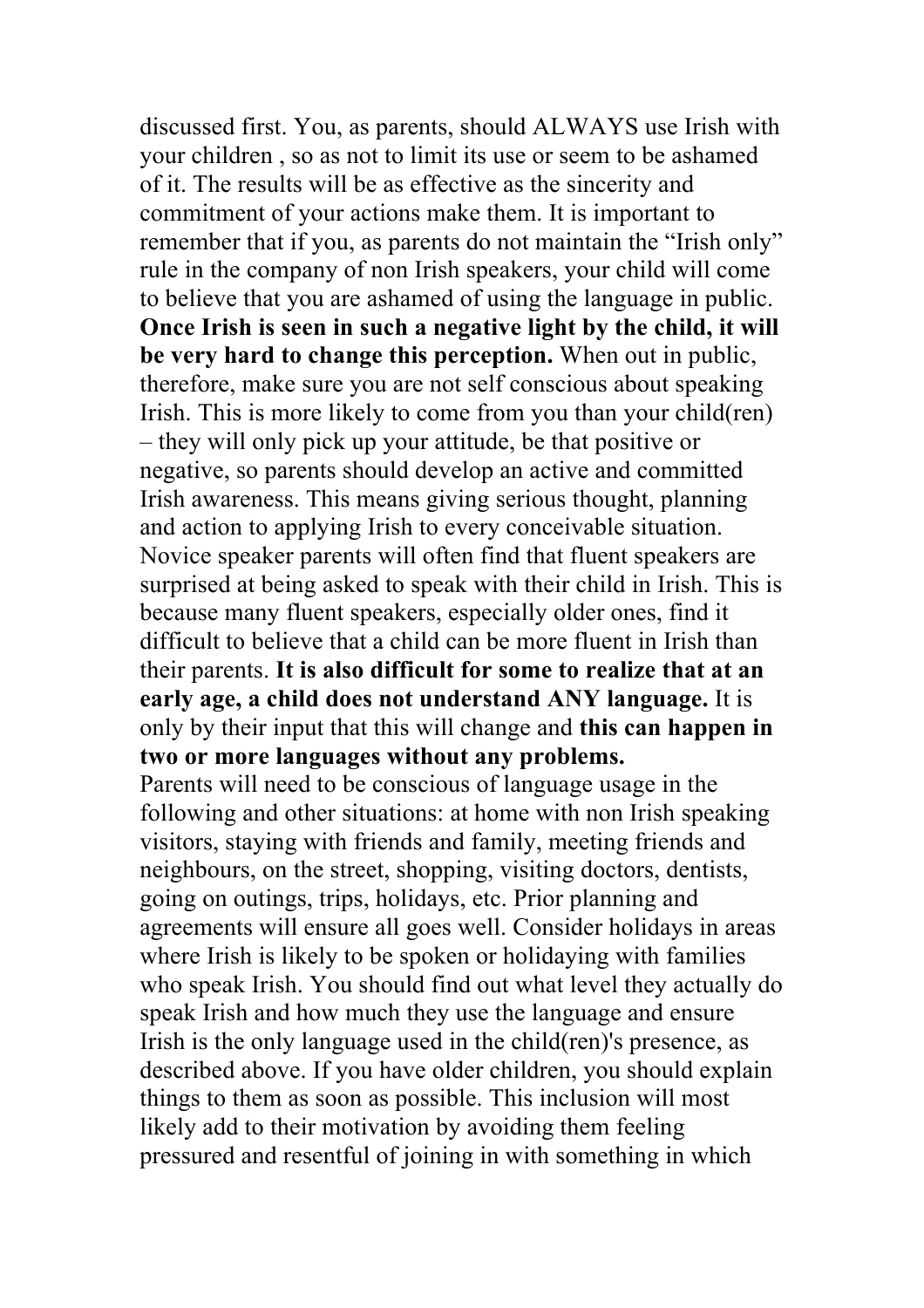they had no initial say. You can create activities whereby all the children speak Irish to each other, thus enabling it to become and remain the family language.

#### **Putting it all together.**

The date for beginning this process will be decided naturally by your child's birth. You will have a few months of a head start on the child with our language video series. This will leave you well enough ahead to ensure success. Before the child is born is the best time for starting to use Irish, as it is difficult to change the language spoken to a child once a pattern is established and the child may resist such fundamental change. Where both parents speak Irish fluently, the home is the preserve of Irish, with the community acting as a support. Much of the language you acquire is associated with the place where you acquired it and no external group or institution can replace the parental role in language acquisition and usage. Mistakenly, some parents assume that if their child goes to an Irish (pre)-school, they can neglect to use Irish in the home. Unfortunately, no school can do anything for the language bonding between parent and child and the lack of this will result in Irish ceasing to be a meaningful language and children will come to regard it as just a daytime school language. **Children having learnt Irish in any institution are very likely to use it only in these places** and will not, without other support, carry it into the home or the wider community. It will not be set deep enough – especially if parents have not tried to become part of the process. The language must travel from the home to the community. It does not work well in reverse.

**A short guide to the stages in this process follows below.** From pre-birth to three years old, no matter what your level of fluency is, use Irish as much as possible! This is the crucial stage where Irish can be set as your child's first language and this chance, if not taken, will NEVER come again. Your child will get English as a co-first language from others and you need not worry about this. Try to create a stimulating Irish environment within your child's bedroom or playroom, with a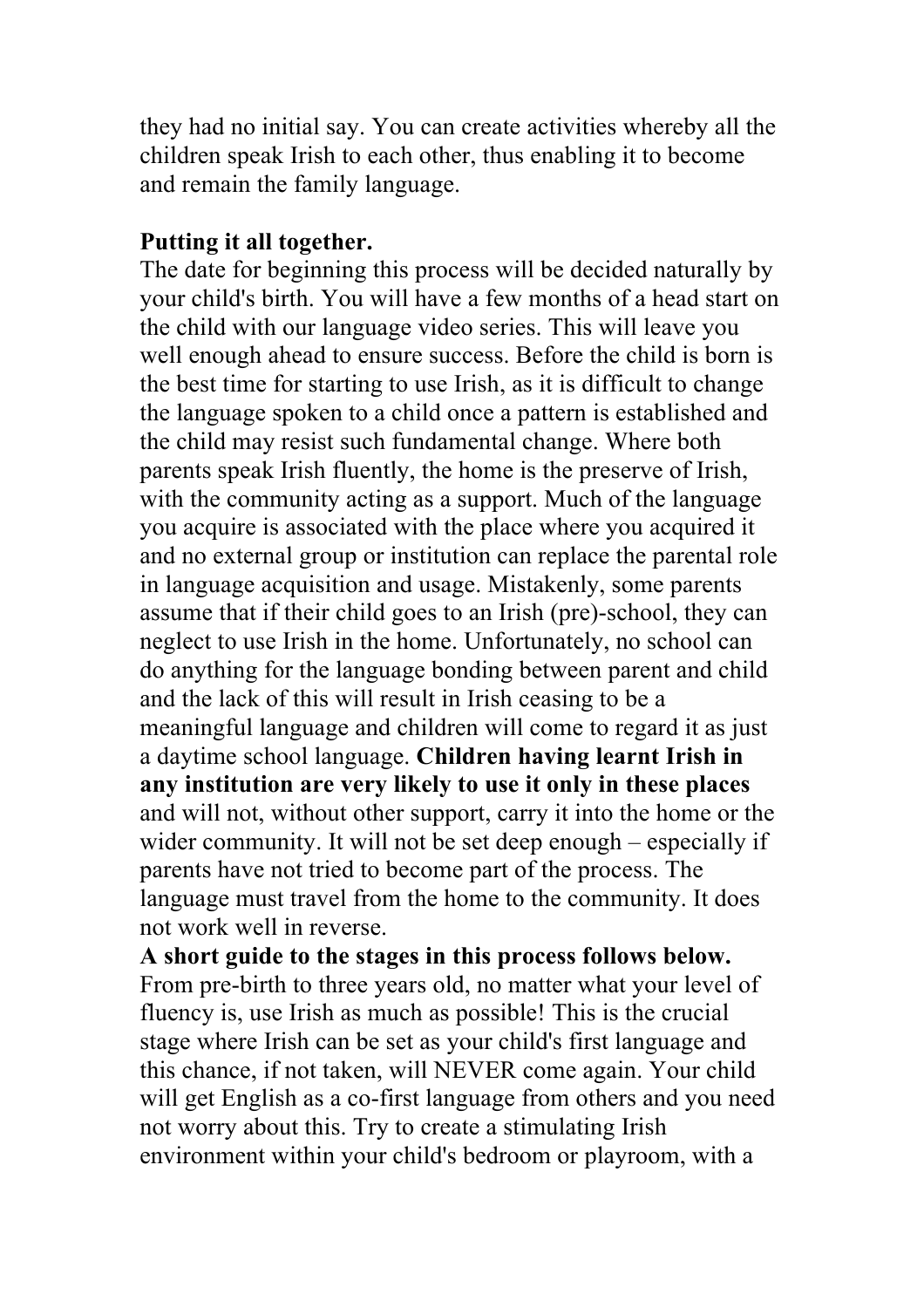range of facilities which will help your child(ren) develop at their own pace. At this stage of your child's life, (s)he will begin to move from just understanding the language to actually speaking it. When speaking to a child, always stick to one language. **Do not translate** Irish into any other language, or the other way round: this slows up the acquisition process, as the mind has to keep moving from one language to the other. Your child will become frustrated by this mental juggling and delays and may well give up the language which is seen to be secondary, always deferring to the dominating language. When having difficulties, use non-verbal communication. It is surprising how well it works with children who can grasp meaning much quicker than you think. (see 'No translation' section in 'Our methods').

In the second and third year of a child's life many changes take place. Parents will want to keep ahead of their child as long as they can. This is best accomplished by parents starting, or becoming part of a network of speakers, as explained above. Remember: praise, encouragement, confidence-building. Be supportive, interested and impressed by the child's efforts in using Irish, no matter how small the gesture may be: many small steps lead to success. The child whose self confidence is raised will be happy and proud of the accomplishment. On the other hand do not go overboard, praising to the point where a child becomes embarrassed and may even suspect that you are not sincere. During the three to five year-old period, rapid progress will occur in your child's acquisition of Irish, especially if (s)he has experienced a community language Role-Model and any locally available groups. Parents who have a child coming up to five years old will have to decide which school system they intend for their child. If an Irish school is available, it is the obvious choice, but do not become complacent just because your five year old child is fluent in Irish. If no Irish school is available, the inherent swamping effect of a dominating language environment, coupled with the lack of support and incentives to sustain fluency, will mean that more effort will be needed at home. Irish-speaking children can lose their command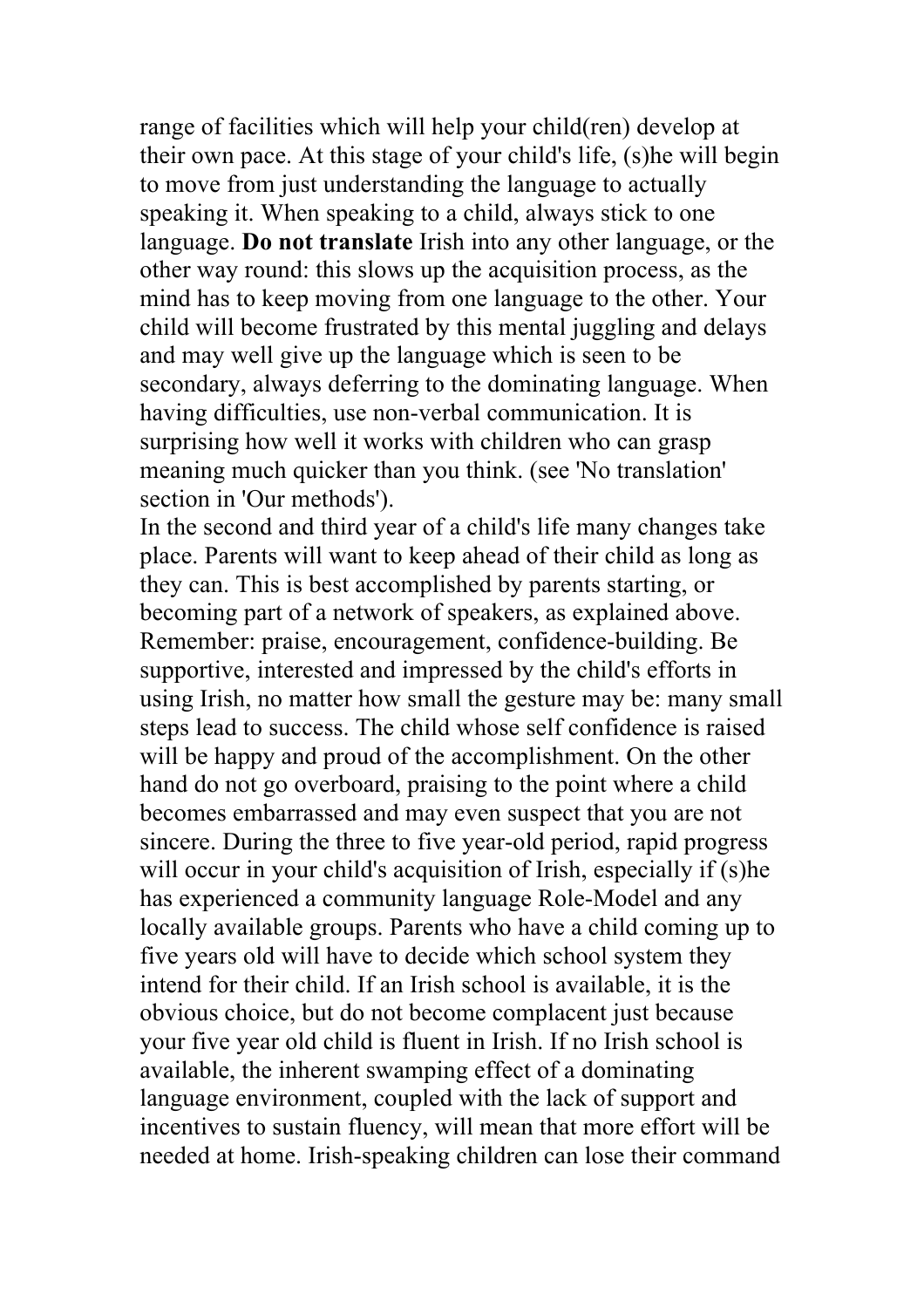of Irish in an alarmingly short time once immersed in an English-speaking environment such as a school. They may even turn against Irish because of peer-pressure and other factors. If you look positively at this, however, it is at the school stage that children may overtake parents. Do not stop now. The situation is now reversed in some ways: you will now be picking up things from them  $-$  enjoy...

When the time comes to consider secondary education, Irishmedium is again the obvious choice. This age group requires a lot more age-related activities than most: individual and team sports, music, drama, computer-related activities etc. should, as much as possible, be in Irish. Parents should regularly review their child(ren)'s progress and update and modify their methods to suit current needs. **It does not end! First we get our language back, then we develop it and our community. You and your family only need to do this once - and it's permanent.**

# **The magic formula, to use if your child ever refuses to speak Irish.**

This section is intended to reassure and support those parents who have made the commitment to help their child(ren) to acquire Irish as a first language.

Often, for no apparent reason, a child may refuse to speak Irish. Some of the most common reasons for this are listed in the next section, but the solution is simple, though requiring some resolve to maintain the language in these difficult circumstances. You should tell the child (in Irish, of course), that you are absolutely delighted that (s)he speaks English, as you yourself can also. But you must get the message across that Irish is your choice of language, because you are Irish. You can explain this in whatever way suits, but you will need to be firm and insist that the child speaks Irish to you all the time. (S)he can use whatever language (s)he wants with others, but (s)he will use only Irish with you. If (s)he does not comply, then (s)he will be ignored until (s)he does. It is crucial that this should take place immediately, for if it is delayed the language bonding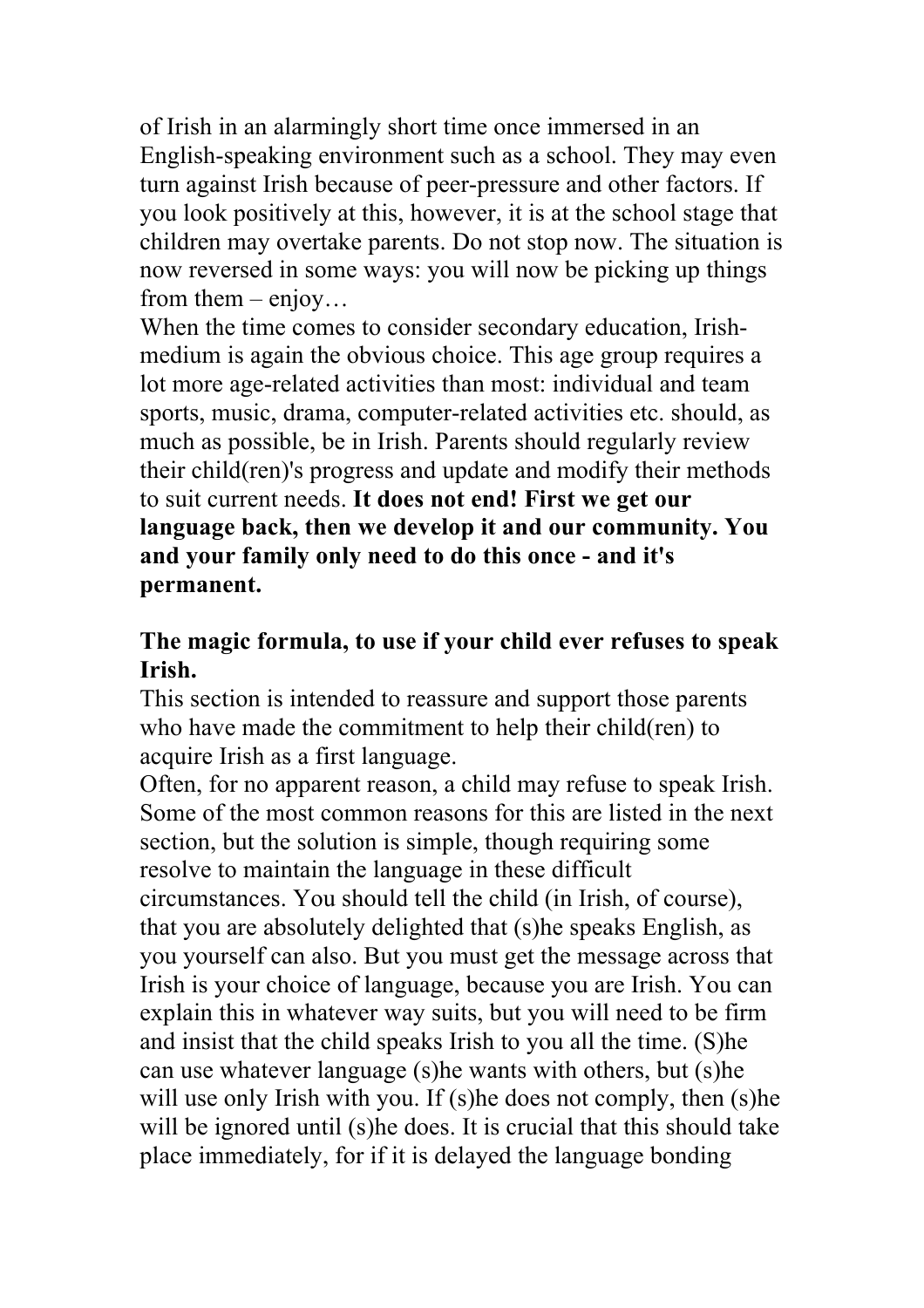between you and your child will be severely damaged by this 'victory'. You could explain that being able to speak a second language is an indication of a very special extra skill, something to be proud of, pointing out that 65% of the population of the world are bilingual, many speaking languages other than a dominating one. This crisis will not last long – probably only a couple of minutes and is unlikely to be repeated if dealt with immediately, effectively and sensitively. It will be a warning, though, that you will need to develop closer, stronger and more energetic bonds through Irish-centred activities. You allow other sources to use English, but you are always the upholder of Irish in the eyes of your child, preserving your now well-established Irish bonding. This is the mainstay for keeping your child's Irish as strong as possible. You can be reassured that you need use only Irish, as English will be got from others. You and your family only need to do this once.

## **The most common reasons why a child refuses to speak Irish.**

1. Parents, believing that there is a shortage of suitable Irish bedtime story material, resort to English books and stories. This is particularly damaging, as a most intimate part of life enjoyed through language is drowned in an ocean of English, which is seen as the source of all fun and enjoyment. Use our 'Resources' to cure this. This 'Resources' page is in an early stage of development and needs much work...

2. The child's initial pleasure in having a skill that their parents may not have has lost its appeal.

3. Outside the home and school, most children are overwhelmingly immersed in play activities, friendships and social interaction through English. Irish is seen to have very little to offer a child. Parents who play games, sport or any other pleasurable activity with their children must be pro-active, ensuring these are done through Irish. Videos of these will be available on our 'Resources' page when the time comes. 4. Sometimes a child will use English as a weapon to test parents. This has particular power for the child if parents are very enthusiastic for them to use Irish. Avoid scenarios where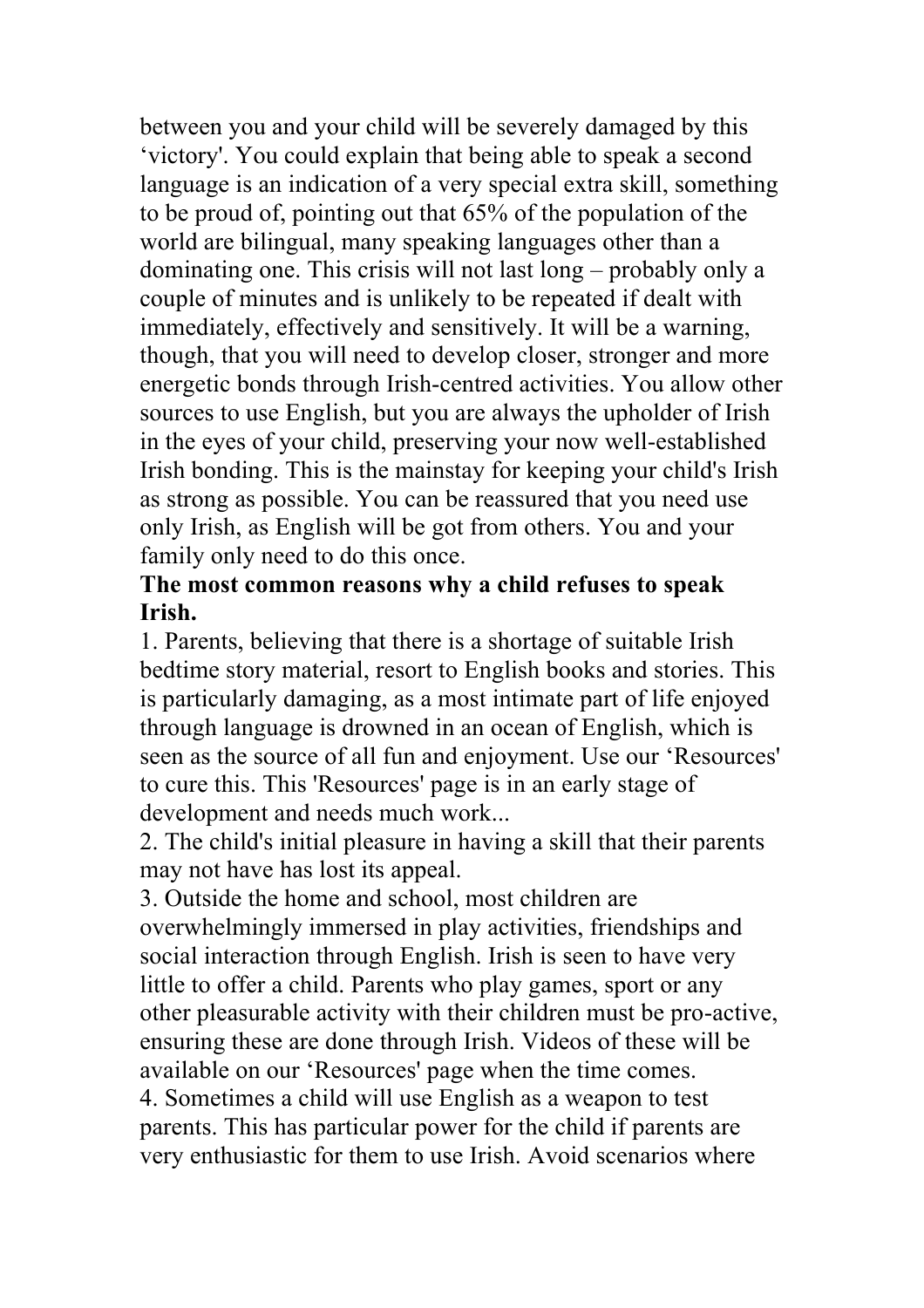the language becomes part of a power play between parent and child. Be firm and constant: this phase is a normal occurrence in children. Use the same 'magic formula' as above.

5. Sometimes a child will lapse into English, subtly trying to test your resolve. You may be caught off guard and reply in English. As soon as you realise it, though, gently return the conversation to Irish, maybe talking about a favourite topic. Once the talk returns to Irish, then only respond when your child uses it. 6. On the occasion of visitors arriving, many parents wrongly believe that it can do no harm if everyone starts speaking in English during the visit. Nothing could be further from the truth, for here again what is really happening is that the language bonds, so carefully built and nurtured, are being tested, damaged and possibly broken entirely. You are also demonstrating your language's deference to English. You need to establish and defend your Irish environment. Irish is not the dominating language and as such should be cared for with more respect than you would with English. **Be aware of what you are trying to achieve and do not allow your efforts to be spoiled by others who, if they knew your aims, would probably support you. You and your family only need to do this once. A child only gets one chance to become a first language Irish speaker. You can give or deny that gift.** The choice is easy, the action is a new beginning! Bail ó Dhia ar an obair.

### **Parent Log.**

Keeping a journal recording your thoughts, experiences, successes, failures, problems, highs, lows, what worked and did not work in your household will have immense value not only for you and your family but will also be a guide to others who will have an opportunity to experience your account.

#### **Buíochas:**

This document is a synthesis of the work of several experts combined with 9 years in-depth research of my own. This research is also the foundation for an **18 year plan** that will